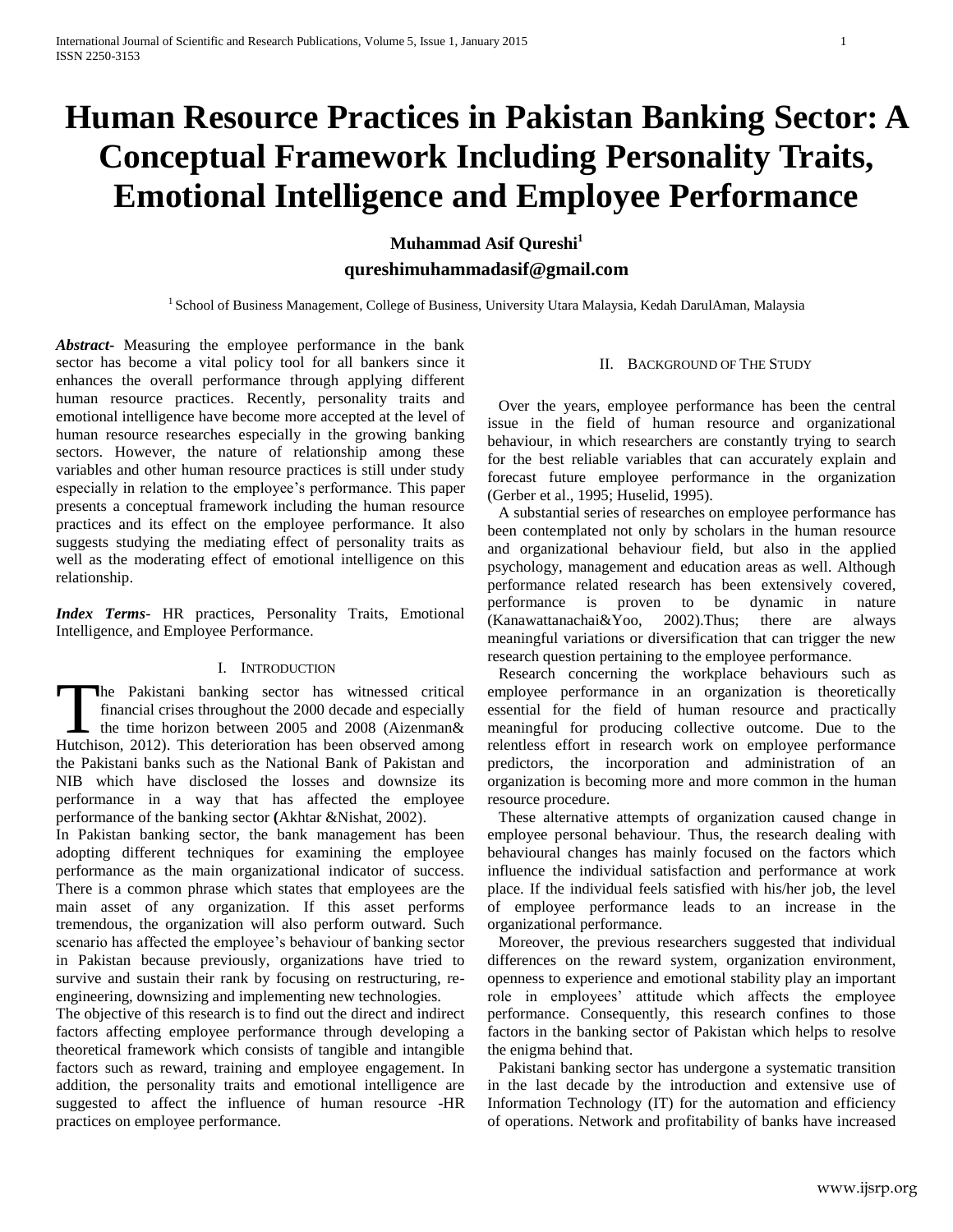to a greater extent despite the overall economic instability and global financial crisis of 2007 (Ahmad &Arif, 2007).

In banking sector, the employees' performance directly affects the overall banking performance due to its sensitive nature of direct interaction with customers. In the current competitive market, success is less dependent on capital and more on innovation, speed and acceptability. The effect of human resource management on organization performance has received considerable importance in the last 25 years showing effective connection between HR practices and organization performance (Qureshi et al., 2010).

Employee performance has received an important status in the field of organizational behaviour during the past decade (Wright et al., 2005). Since many years and particularly in banking industry, the research on human resource practices has played a significant and important role in management and organization performance. Therefore, this study aims to determine the effect of HR practices including reward, training and employee engagement on employee performance. In addition, it expands the research to incorporate the mediating role of personality traits between these HR practices and employee performance. Moreover, it suggests the most dynamic part of employee's performance which is the emotional intelligence as a moderator between the HR practices and employee's performance.

# III. IMPORTANCE OF E-READINESS

Many studies have been conducted within the Pakistan's banking sector to evaluate the employee performance at different banks (Sabir et al., 2012; Rashid et al., 2011). Employee engagement is becoming an interesting topic among business organizations and decision making bodies (Rasheed et al., 2013) in which it is considered as a key to achieve the employee performance and indirectly affects the organizational performance in banking sector of Pakistan (Gruman&saks, 2011; Markos&sridevi, 2010;Macleod & Clarke, 2010). Markos and sridevi (2010) suggested that there is a significant relationship between such schemata and he noted that employees with more work engagement are emotionally attached to their organization and highly involved in their job with a great enthusiasm for the success of their employer, thus going an extra mile beyond the employment contractual agreement.

However, Sardar et al. (2011) studied the mediating role of employee engagement among HR Practices and found that they are significantly related. Actually, employee engagement is a vast construct that touches almost all parts of human resource management sides we know up till now (Markos&sridevi, 2010). However, these studies did not include individual factors like personality traits, making them with no value in predicting job.

The positive relationship has been observed between reward and human behaviour and which ultimately effect the satisfaction and performance of employees (Pinar, 2009; Bishop, 1987). Same phenomena have been observed at the Pakistan context (Sardar et al., 2011; Danish &Usman, 2010). Several studies reported significant relationship between the reward and the employee performance in Pakistani bank sector (Sardar et al., 2011; Danish & Usman, 2010) and education sector (Shahzad et al., 2008) and telecommunication sector (Afshan, 2012). However, personality trait is not a part of any of these researches.

Training of employees is pivotal for the success of any organization and the results of several studies concluded that the training of employee have stronger effect on the employees' performance and organizational performance (Brown &Sitzmann, 2011; Tan et al., 2011). Understanding the environmental factors may lead to training effectiveness and improve the employee's performance (Bhatti & Hoe, 2012). The attempt to solve the myth between the relationship of training and employee performance is still smear in the Pakistani context but some research has shown that training effects are positively associated with the performance of the employees (Afshan, 2012; Sardar et al., 2011; Rashid et al., 2011).

Leadership has certain influence on the performance of employees (Shalley& Gilson, 2004), although transformational leadership is thought to increase followers' performance by motivating them to transcend self-interest (Grant, 2012). Moreover, Liaw et al. (2010) examined the relationship between the transformational leadership and employee performance and showed that transformational leadership can enhance employees' performance. Also, the supervisor's support may serve as the dominant mediator for the relationship between transformational leadership and employee performance.

The previous research has proven that good service probably comes from employees with good personality and has stronger emotional intelligence. The growing impact of personality traits and way of dealing with employees also counted in the performance of the employee. The personality of high dimension can adopt the environment of organization easily and perform the job as required. Hence, the employee's personality in any sector is the essential requirement to measure the performance as it influences the choice of the career (Hogan & Holland, 2003).

Therefore, personality traits are of the main factors affecting the performance in banks and its most important element in the career selection. In addition, the management has the criteria for the strict assessment of the personality of the potential employee for the organization. Ashton (1998) recommended that the existence of a general, integrity-related personality factor shows two narrow measures namely the responsibility and risk taking scales of the Jackson Personality Inventory. This is essential to have higher validities than the big five dimensions with respect to job performance.

Emotional intelligence of the employees has also played an important role in the job satisfaction of the employees. Employees recognizing and appreciating other colleague have used emotions as well. Emotionally intelligent people get more satisfaction from their jobs (Shadahat et al., 2011). Job satisfaction is an approach that employees know about their work and it refers to their combination. Afolabi et al. (2010) examined the influence of Emotional intelligence and gender on both job performance and job satisfaction of the Nigerian police officers which ultimately affects the employee performance.

Simply, quality wise and high performing employees are considered the most important assets of any organization (Cascio, 2003). Thus, studying the individual and organizational factors which contributes toward the employee performance is considered theoretically significant and practically in line with the current national aspiration to upgrade employee quality performance, where there is a must for improvement to be made to the human resource practices (Henneman et al., 2007).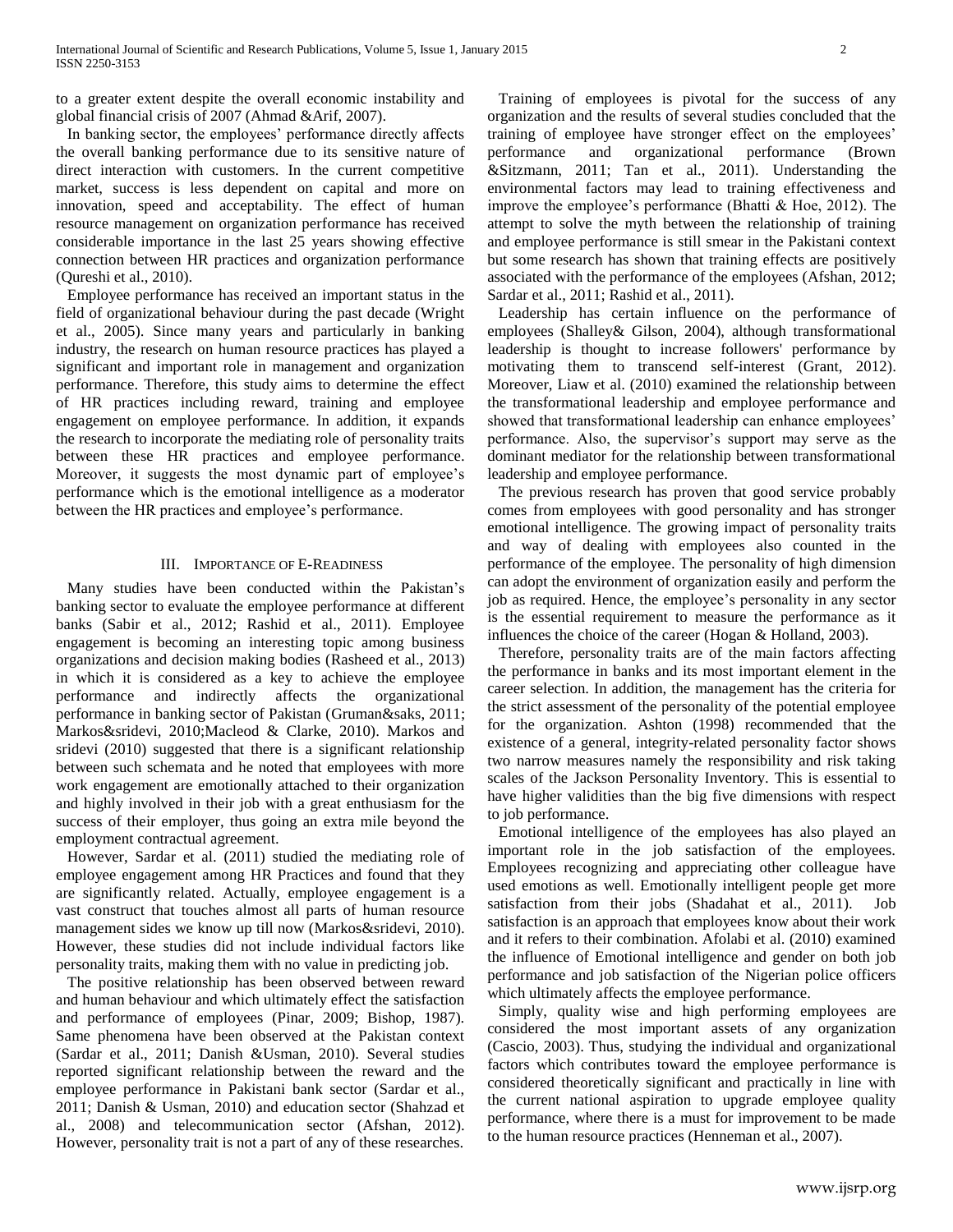Researches on personality factors for improving the selection and recruitment process have focused on continuous learning and increased efforts on employee to upgrade their knowledge. Also, the organizational culture as intangible factor supports advancing employee performance as well. To further enhance the need for such study, the researcher will now address the gap in the literature regarding the constructs of interest.

Studies focusing on determining the predictors of employee performance have not included factors such as the personality extensively. Meta analysis of big five or five factor model of personality (Hogan & Holland, 2003; Bariick et al., 2001; Salagado, 2002) proved the predictive validity of personality construct.

Among the prediction of employee performance, measures of personality stand out from the crowd and most intensively research areas and practical applications because personality test has really reliable resource of examining the personality of employee which is proven by the empirical evidence and economically feasible (Bariick et al, 2001).

## IV. **THEORETICAL BACKGROUND AND RESEARCH FRAMEWORK**

To provide a practical model for studying the mediating effect of personality traits and the moderating effect of emotional intelligence between HR practices and employee performance, different theoretical perspectives were deployed as a foundation for this research. One of the main underpinning theories of this research is the theory of task and contextual performance. This theory suggests that an employee's job performance is composed of two features. The first one is task performance which is based on competence in activities and constitutes the primary job duties of the employee. The second one is contextual performance which is based on competence in maintaining the social environment of the workplace. Task performance includes ability on missions directly related to individual efficiency and it is suggested to be expressed in task knowledge and skills. While contextual performance is related to organizational citizenship and pro-social behaviours that would do extremely well at socially-oriented tasks. This model has pointed out that greater job performance needs performance on both task and contextual reasons in order for the current to achieve better performance (Konkin, 2013).

According to the above debate and ideas of some researchers (Tett& Burnett, 2003; Hattrup& Jackson, 1996), effects of situational factors on personality traits should be taken into account for gaining additional insight into the complex relationship of personality-job performance. Therefore, it is essential to use the interactions' approach since most of researchers have examined the interaction between the situational and personality factors (Colbert et al., 2006; Raja et al., 2004).

Colbert et al. (2006) suggested that future research have to investigate the significant effect of mediating variables, where the inconsistency in research outcomes pertaining the relationship between the personality and employee performance in the Pakistani sector perspective. Accordingly it is assumed that mediating and even moderating effects are important factors that should be overlooked in analyzing the relationship between HR practices and employee performance as illustrated in figure 1 below.



#### V. **CONCLUSION**

Accordingly, this study has proposed a conceptual framework for measuring the relationship among different variables in the field of human resource management. An empirical study has to be conducted among the banking sector of Pakistan in order to test the validity of this framework through conducting a survey among the employees. Further studies are also recommended to expand this research empirically to enrich the literature from the geographical and methodological perspectives as well.

#### **REFERENCES**

- [1] Afolabi, O. A., Awosola, R. K., & Omole, S. O. (2010). Influence of emotional intelligence and gender on Job performance and Job satisfaction among Nigerian policemen. *Current Research Journal of Social Sciences*, *2*(3), 147-154
- [2] Aizenman, J., & Hutchison, M. M. (2012). Exchange market pressure and absorption by international reserves: Emerging markets and fear of reserve loss during the 2008–2009 crisis. *Journal of International Money and Finance*, *31*(5), 1076-1091.
- [3] Ahmad, N.H. and Ariff, M. (2007). "Multi-country Study of Bank Credit Risk Determinants", *International Journal of Banking and Finance,* 5(1), 135-152.
- [4] Akhtar, M. H., & Nishat, M. (2002). X-efficiency analysis of commercial banks in Pakistan: A preliminary investigation [with Comments]. *The Pakistan Development Review*, 567-580.
- [5] Ashton, M. C. (1998). Personality and job performance: The importance of narrow traits. *Journal of Organizational Behavior*, *19*(3), 289-303.
- [6] Barrick, M. R., Mount, M. K., & Judge, T. A. (2001). The FFM personality dimensions and job performance: Meta-analysis of meta-analyses. *International Journal of Selection and Assessment*, *9*(1/2), 9-30.
- [7] Bhatti, M. A., & Hoe, C. H (2012). Resolving the Past Conflict: Role of Peer and Supervisor Support in Training Effectiveness. *International Journal of Business and Behavioral Sciences,* 2(7), PP 32-38.
- [8] Bishop, J. (1987). The recognition and reward of employee performance. *Journal of Labor Economics*, *5*(4), S36-S56.
- [9] Brown, K. G., & Sitzmann, T. (2011). Training and employee development for improved performance, Vol 2, American Psychological Association, Washington, DC, US: pp. 469-503.
- [10] Cascio, W. F. (2003). Responsible restructuring: Seeing employees as assets, not costs. *Ivey Business Journal Online*, *68*(2), 1-5.
- [11] Danish, R. Q., & Usman, A. (2010). Impact of Reward and Recognition on Job Satisfaction and Motivation: An Empirical Study from Pakistan. *International Journal of Business & Management*, *5*(2).